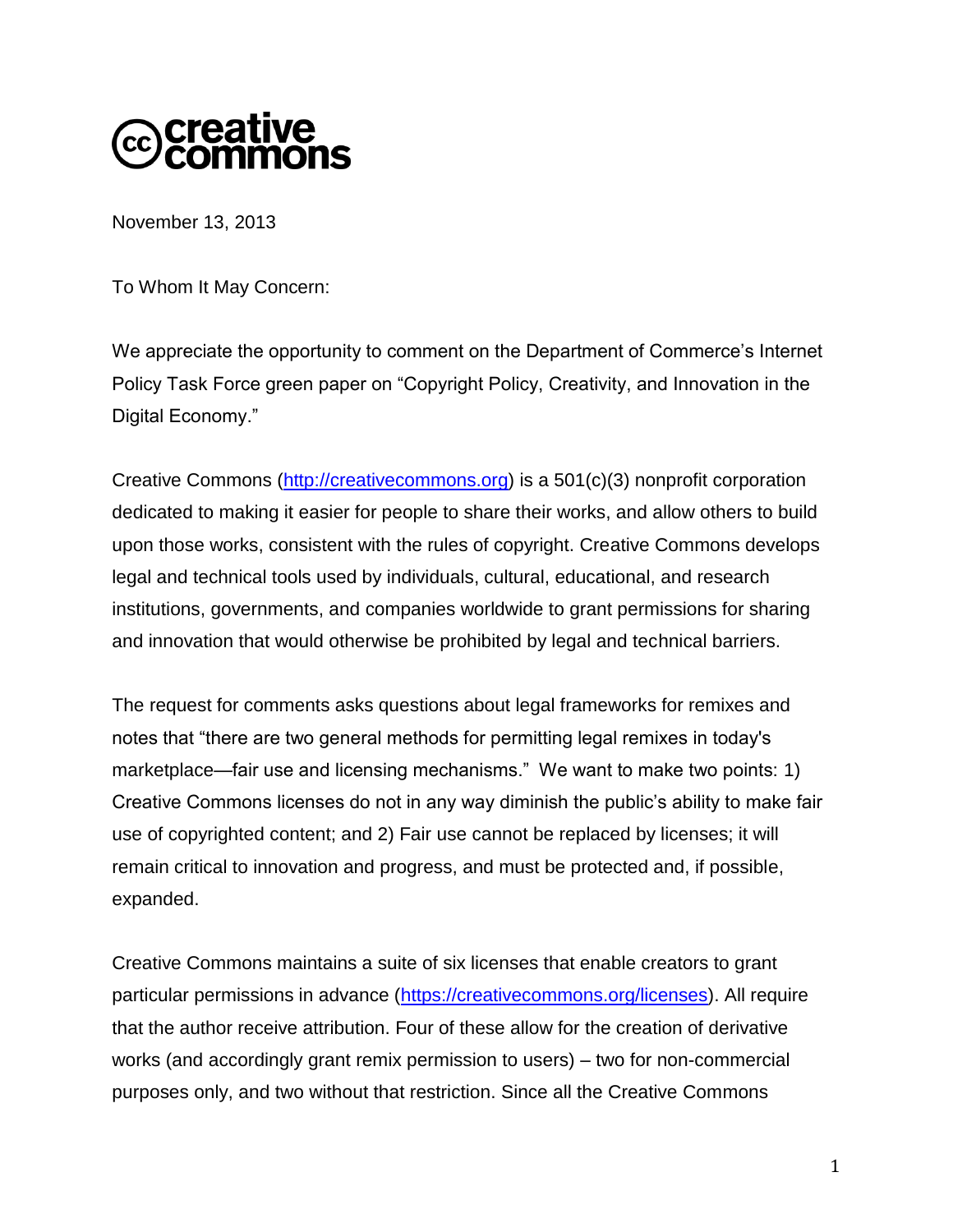licenses are non-exclusive, a licensor can enter into other agreements even if she licenses her content under a Creative Commons license; for example, the creator can attach a CC non-commercial license to her work and grant some specific entity a commercial license. There are over 500 millions CC-licensed works on the web, a huge proportion of which permit remixing.

As noted above, no CC licenses affect the ability of others to make fair use (or leverage other limitations and exceptions to copyright) of the licensed content [\(http://wiki.creativecommons.org/FAQ#Do\\_Creative\\_Commons\\_licenses\\_affect\\_excepti](http://wiki.creativecommons.org/FAQ#Do_Creative_Commons_licenses_affect_exceptions_and_limitations_to_copyright.2C_such_as_fair_dealing_and_fair_use.3F) ons and limitations to copyright.2C such as fair dealing and fair use.3F). Indeed, the licenses specifically state: "Nothing in this license is intended to reduce, limit, or restrict any rights arising from fair use, first sale or other limitations on the exclusive rights of the copyright owner under copyright law or other applicable laws." Anything permitted by fair use is lawful regardless of whether any CC license applies to the work.

The fact that some authors choose to apply open licenses, whether from Creative Commons or other sources, to some of their works, is not a "fix-all" solution to the ambiguities of fair use: Licenses may provide additional clarity or decrease of risk to remixing licensed works, but since most works will never be openly licensed, the exceptions and limitations of the copyright law will govern the extent to which they may be employed in remixes and other derivatives. The ambiguities of fair use will therefore continue to inhibit or stymie innovation. For instance, a remixer may use CC-licensed works as the basis of his new work, but still want to incorporate parts of unlicensed works. He may do so lawfully by virtue of fair use – if the he is willing to take the risk that the use *is* fair will ultimately be upheld.

Fair use and other limitations and exceptions to copyright offer a crucial check on the exclusive rights provided to authors under U.S. copyright law. These exceptions to copyright law are important not only because as a practical matter, only a small fraction of copyrighted works will ever be covered by Creative Commons (or other open) licenses, but also because the Internet culture has changed the way copyrighted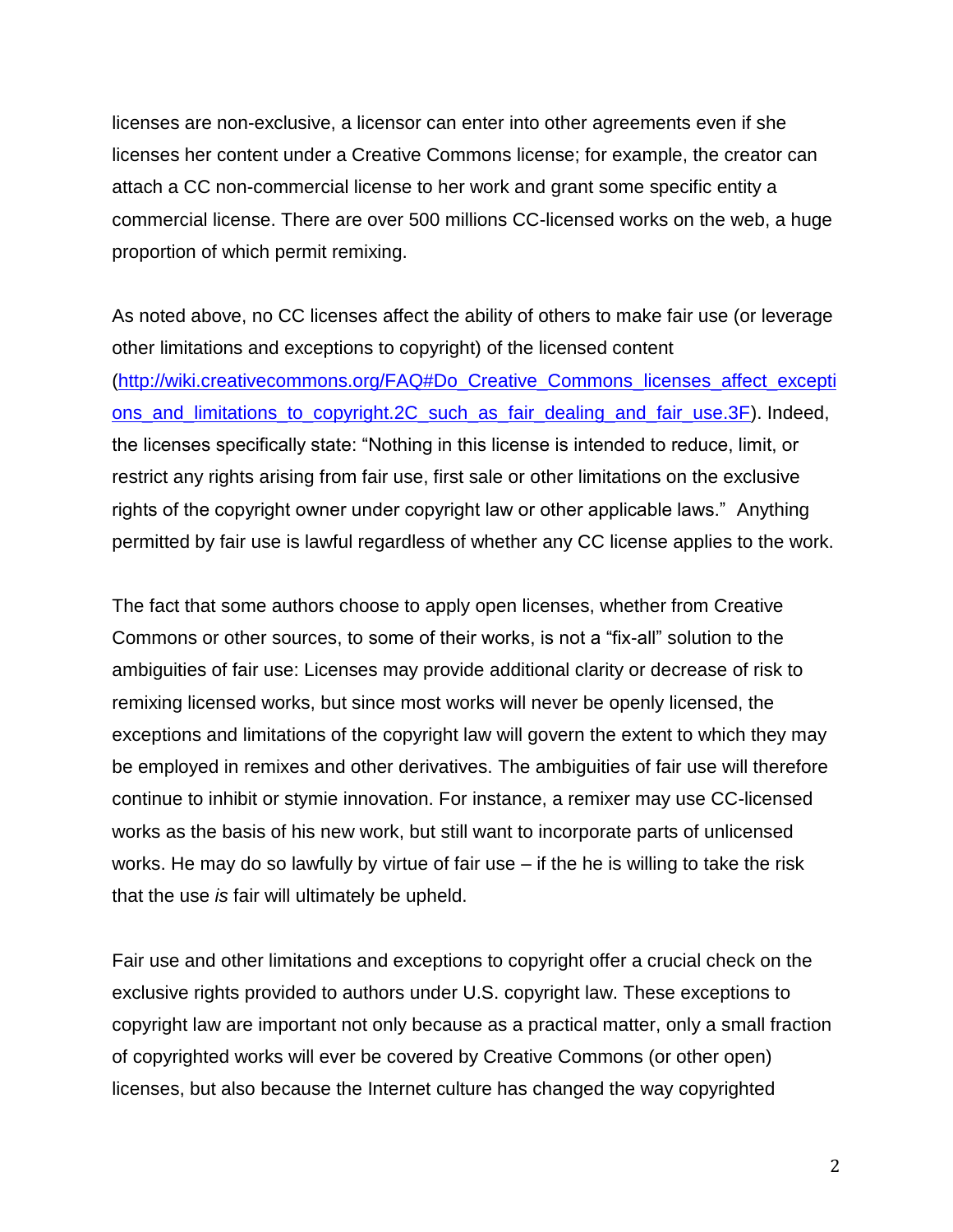material is viewed. A legal framework can only be successful if it establishes default conditions that are regarded as appropriate by the community whose activities it applies to.

The laws of contracts, of commercial transactions, and of descent provide obvious examples. For instance, the property of an intestate typically goes to the spouse and children of the deceased. Imagine if a law instead stipulated that the estate of one who dies without a will should go to, say, a charity, even when children or a spouse survived. This would be a bad law because it wouldn't reflect the wishes of most people to whom it applied. It would be a bad law even though one could change the result by writing a will.

In the world of the Internet, the prevalence of "user-created content" discussed in the green paper requires assessment of the expectations of its creators and re-users. The green paper (page 87) remarks that "[Automated] online licensing can be more efficient and less time-intensive than traditional licensing involving real-time negotiations [and] can be better suited to the Internet's countless low-value transactions," and goes on to describe a number of licensing schemes, existing and emerging. These – including CC licenses – have at least two problems in this context. First, they are not interoperable, so remixes of works available under different licenses are not necessarily, or even generally, permitted under the license terms. Second, and perhaps more important, they aren't suited for the "countless low-value transactions" because most of the authors of the low-value works neither license them nor expect others to require permission to reuse or remix their works anyway: they're ephemera. But when, as inevitable, someone makes something of commercial value out of these "low-value" works, the original authors may emerge to assert that their rights were in fact infringed, and the copyright law may support them – a truly unfortunate result and a risk that innovators should not have to bear.

We'd be happy to answer any other questions you have.